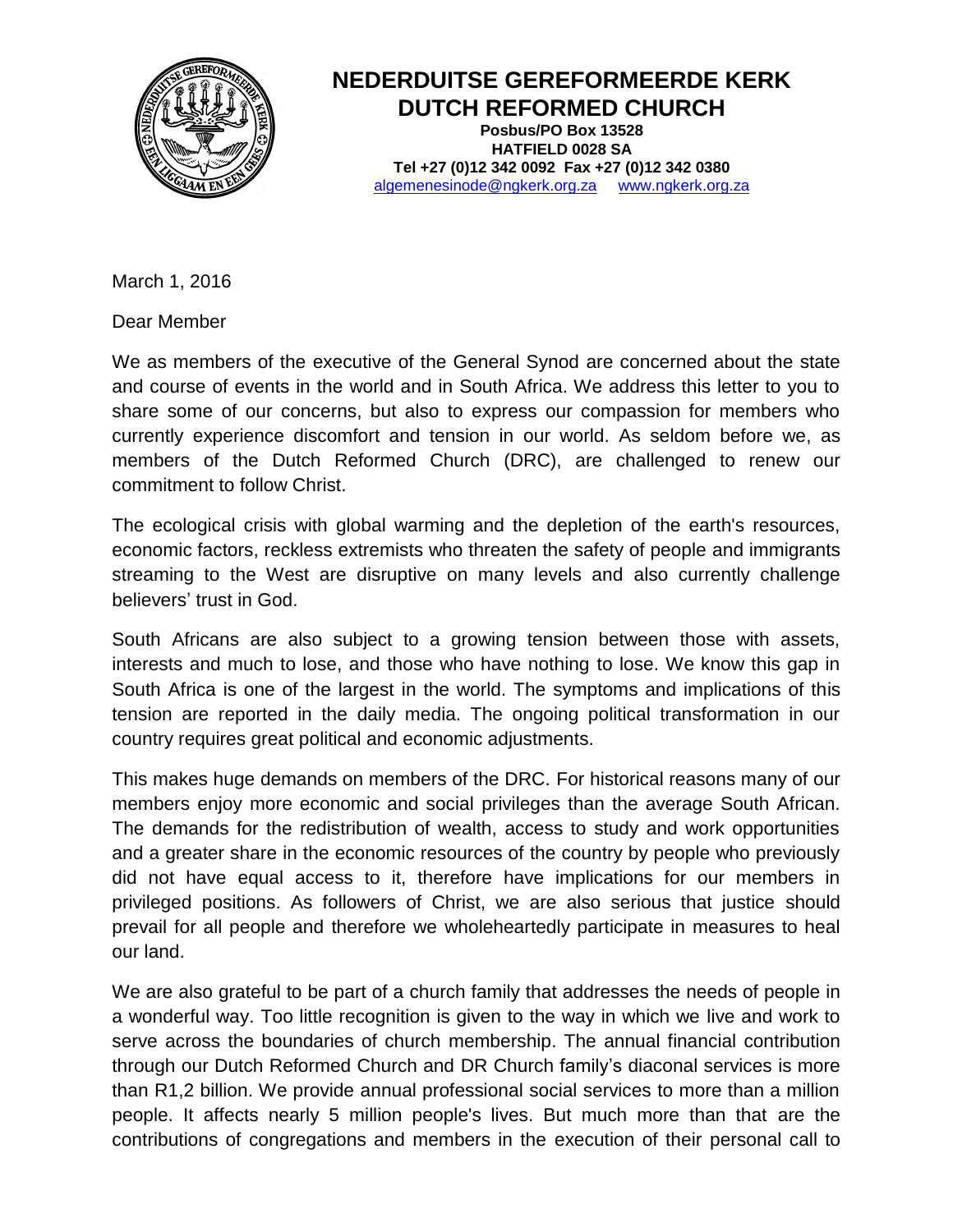the welfare and support of people who are suffering. There is no congregation, and almost no members who do not give and assist without expecting anything back. This assistance takes place across all boundaries of race, language and background. We do not keep the score or advertise the contents of such services. We answer to the plight of South Africa with our lifestyle. Through our lives we became a serving church and we call on congregations and members to continue to live as a serving church, particularly at this current time.

We are also concerned about the culture of contempt and stereotyping that has developed in our country over the past years. Almost all indexes indicate that the social cohesion in our country is under increasing pressure and as a result racial tensions also increase. The way in which people, including our members, are stereotyped, excluded and threatened and are sometimes insulted malignantly, is worrying. Many of our people, like other South Africans, live under extreme pressure due to economic factors. Add to this the farm attacks and murders that radically affect and destroy thousands of believers' lives. Land claims that linger for years and years, deprive farmers of their security and future vision. The government's proposed limitation of the area of land that farmers may own, also does not take into account the demands of successful commercial agriculture and this is a threat to food security. The rise in food prices affects everyone in our country, but especially the poorest are hit hard. Obviously this situation also puts pressure on our ability to help those who are poor and are suffering. In addition the drought has put our agricultural community under tremendous pressure. The lack of basic services and the essential maintenance to roads, electricity and water supply networks also give cause for great concern and frustration.

We continuously hear stories of young members of the DRC with outstanding academic achievements in matric but who do not get selection for their preferred courses at tertiary institutions. Pressure on public schools to monolingual instruction in English also has implications for members' language and education preferences.

The continuous disruption on several university campuses is a source of great concern. The way in which students are victimized and are put under pressure, the impact of greater political agendas that are entertained on campuses and which affect the students' lives, the way Afrikaans is treated as a medium of instruction, as well as the highly threatening and flammable conditions in which students find themselves, on a large-scale contributes to people's sense of threat and tension. The apparent lack of balanced leadership by the government – to take the interest of everybody equally serious – greatly exacerbates the sense of insecurity.

We understand that many members currently suffer on an emotional level, are disrupted through public disrespect, experience discrimination and in addition undergo deep feelings of humiliation and rejection.

Together with our sister churches we currently are in a Season of Human Dignity. We really want to work together to restore respect between people. We also want to